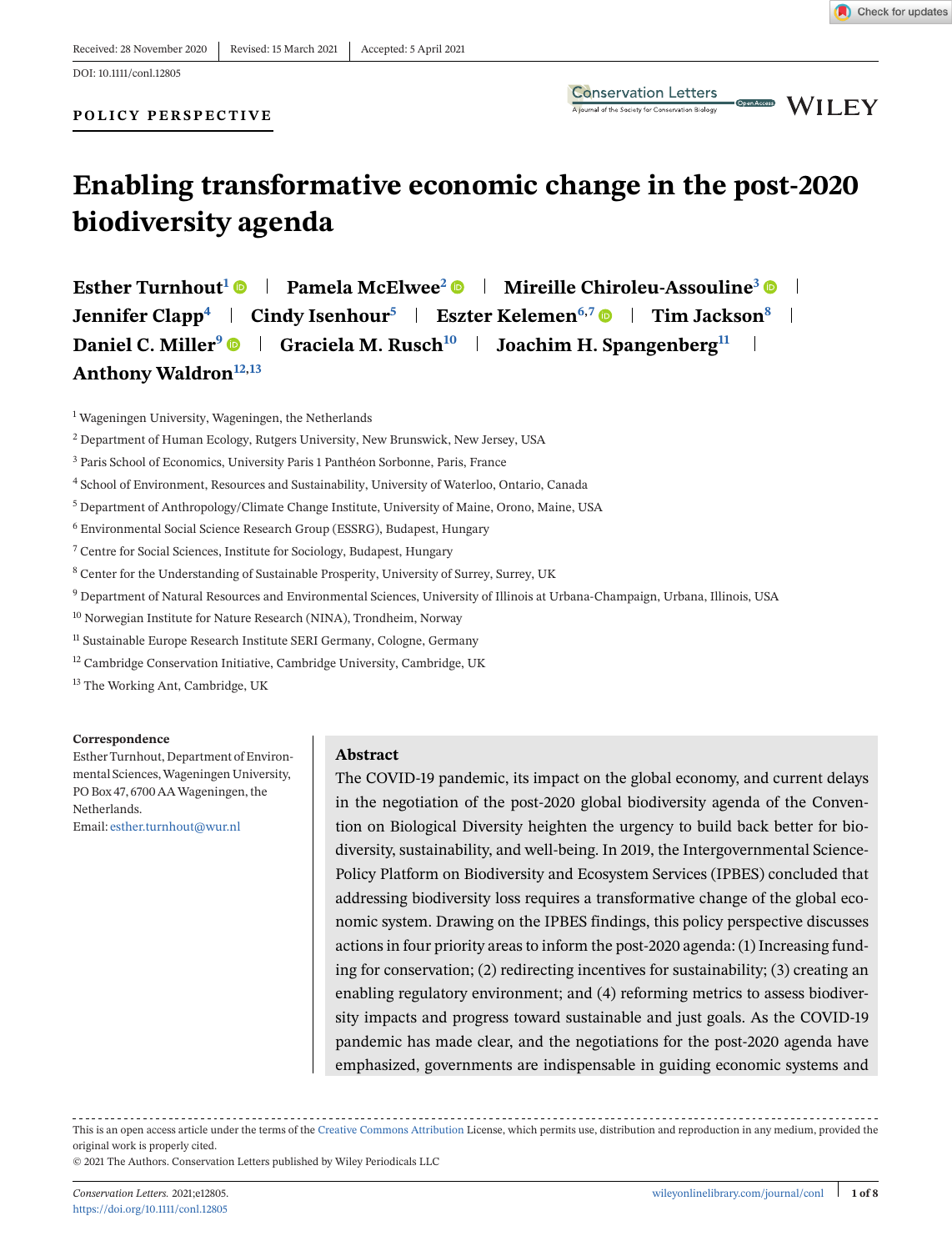**2 of 8 I A/II EV** 

must take an active role in transformations, along with businesses and civil society. These key actors must work together to implement actions that combine short-term impacts with structural change to shift economic systems away from a fixation with growth toward human and ecological well-being. The four priority areas discussed here provide opportunities for the post-2020 agenda to do so.

#### **KEYWORDS**

biodiversity conservation, economic systems, green finance, incentives, metrics, policy, regulation, subsidies, trade, transformative change

#### **1 INTRODUCTION**

The COVID-19 pandemic has slowed discussions on the post-2020 biodiversity agenda, with the 15<sup>th</sup> Conference of the Parties (CoP) to the Convention on Biological Diversity now delayed to the end of 2021. The current "zero draft" of the post-2020 global biodiversity framework (CBD, [2020a\)](#page-6-0), which will be negotiated at the CoP, draws on the 2019 Intergovernmental Panel for Biodiversity and Ecosystem Services Global Assessment (IPBES, [2019\)](#page-6-0) in recognizing the importance of transformative change to safeguard nature and its contributions to people. For example, the draft notes that "urgent policy action globally, regionally, and nationally is required to transform economic, social and financial models so that the trends that have exacerbated biodiversity loss will stabilize in the next 10 years." (CBD, [2020a,](#page-6-0) p. 2) Yet it remains vague with regard to how such transformations might be achieved. Moreover, although it identifies a number of goals and targets related to economics and biodiversity funding, it fails to specify a coherent strategy to transform underlying economic and financial systems and structures that drive the destruction of biodiversity (CBD, [2020a\)](#page-6-0).

A specific, actionable strategy is urgently needed since the drivers of biodiversity loss have grown dramatically in the past decades and are only expected to increase in scope and intensity (IPBES, [2019\)](#page-6-0). Our current economic system has achieved a quadrupling of global GDP over the past 50 years (Otero et al., [2020\)](#page-7-0). However, this remarkable growth has come at the cost of widespread biodiversity loss and marked increases in greenhouse emissions (IPBES, [2019;](#page-6-0) Otero et al., [2020\)](#page-7-0), while simultaneously generating a highly unequal distribution of benefits (Jackson, [2017\)](#page-6-0). These changes threaten not only nature and human well-being but also future economic prosperity, leading the World Economic Forum to rank environmental and biodiversity degradation in the top five global economic risks today, even prior to the COVID-19 pandemic (WEF, [2020\)](#page-7-0). The business community is increasingly recognizing the

threat posed by degradation of nature, including loss of pollinators, depleted water supplies, and increased risks of natural disasters.

The COVID-19 crisis provides further impetus to rethink the draft post-2020 biodiversity framework and prioritize strategic actions leading to transformative change in the way our economies and governance systems work. The COVID-19 crisis has shown in stark relief that financial and market tools, regulation, and voluntary measures must be used together, not separately. Governments have used financial stimuli to keep the economy from collapsing and to support those made jobless, and they have put in place regulations to spur behavioral change since voluntary actions, such as mask-wearing, alone proved to be insufficient. COVID-19 also clearly demonstrated how individual decision-making is structured by both government and market forces together, which affected among others the capacity of individuals to follow stay-at-home orders. Preventing potentially catastrophic outcomes from biodiversity loss will require the same approach: A recognition that the economy is the result of public institutions and the market working in tandem; that individual actions are embedded within these structural factors; and therefore, that promoting pro-biodiversity actions requires the transformation of those structural factors to create an appropriate enabling environment.

The integrated approach needed to improve biodiversity and climate outcomes will require radically changing the current imbalance between policies and market demands that promote biodiversity-damaging activities and those that promote biodiversity-conserving and enhancing activities. Yet, recognition of these critical interactions among governments, markets, and individuals– and related actions to address them–is largely absent in the current zero draft's theory of change.

Here, we draw on the results of the IPBES global assessment to identify actions that can enable transformative change in national and global economic systems. We identify four priority areas for these actions: (1) Increasing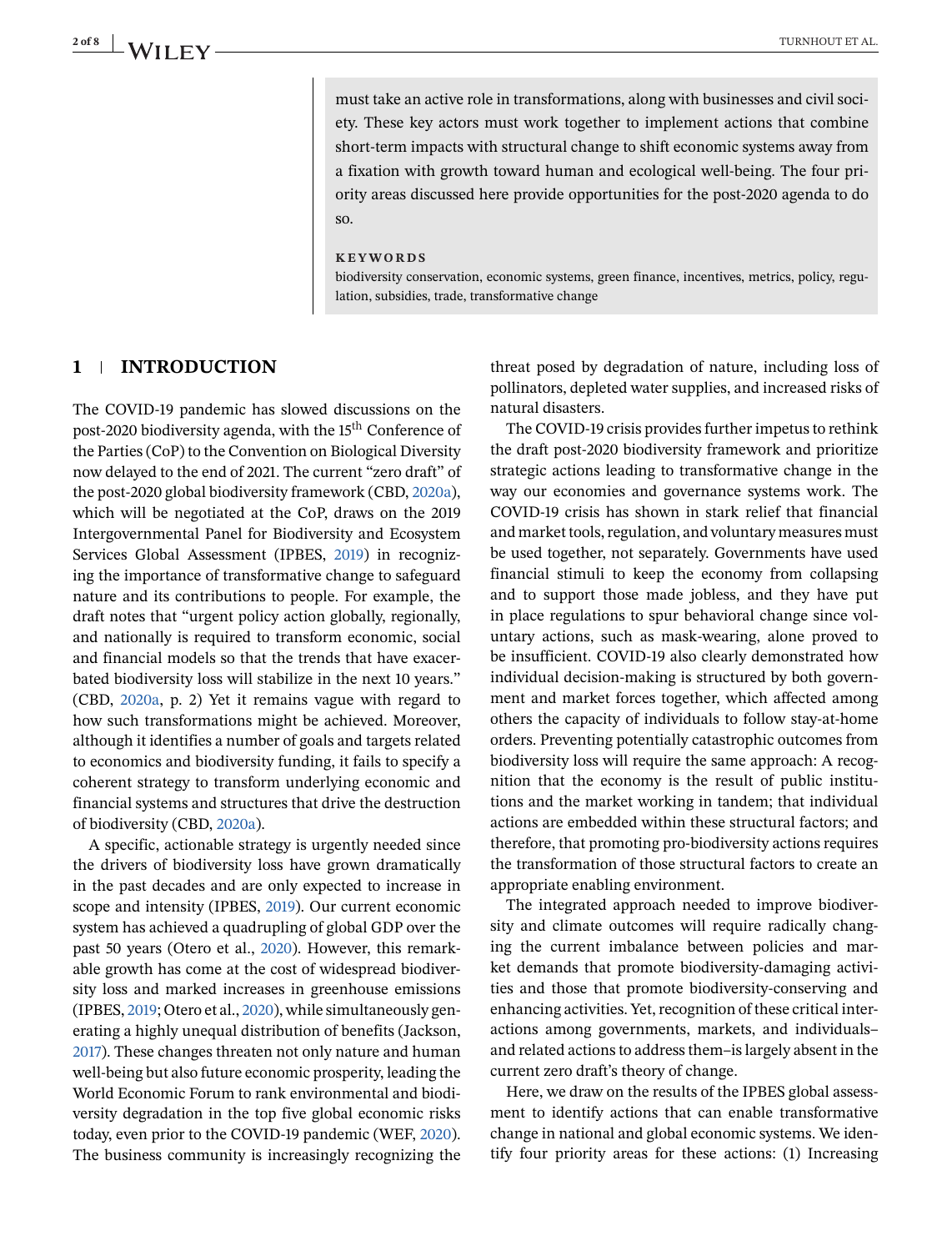capital investment in nature conservation and biodiversityenhancing production; (2) redirecting economic incentives away from damaging activities and towards natureenhancing actions; (3) creating enabling regulatory frameworks to ensure the effectiveness of increased investments and realigned incentives; and (4) reforming metrics to measure, value, and catalyze these transformative shifts and their impacts on human and ecological well-being. Although these four priority areas involve actions that have been proposed previously, we foreground the need for a more holistic strategy that combines concrete measures with structural changes. Profound transformative change will only be possible with the market, state, and civil society actors working together on these priority areas simultaneously.

## **2 INCREASED FINANCING FOR CONSERVATION**

Finance (capital investment) is the first economic requirement of both productive enterprises and biodiversity conservation. In contrast to the ambitions articulated in Aichi Target 20, and in the zero draft Target 18 goals currently in discussion, the finance committed to public-goods-style biodiversity conservation (e.g., protected areas) is highly inadequate, leading to biodiversity loss through simple ineffectiveness (Coad et al., [2019;](#page-6-0) Waldron et al., [2020\)](#page-7-0). The financing needed for post-2020 biodiversity agendas is at least \$151 billion annually and may be as high as \$895 billion annually (CBD, [2020b\)](#page-6-0). An earlier forensic analysis of biodiversity spending found that annual conservation budgets were approximately \$21.5 billion up to 2008 (Waldron et al., [2013\)](#page-7-0). Post-2008 spending estimates have used different measures, making comparison difficult, but even so, a brief analysis suggests that spending has likely remained largely flat since 2008 (the 2015 total was 2% higher than the 2008 one, not accounting for inflation; CBD, [2020b\)](#page-6-0). Funding for biodiversity in low- and middle-income countries (where the vast majority of globally important biodiversity is found) also requires strong support from international aid (Waldron et al., [2013;](#page-7-0) Miller et al., [2013\)](#page-6-0) but average aid to biodiversity for 2013 to 2017 was \$6.3 billion per year, representing just 0.01% of the OECD's GDP of \$47,124 billion (OECD, [2020\)](#page-7-0). Both domestic and international investment in conservation, therefore, needs to increase as part of the post-2020 framework.

Yet increasing funding for biodiversity alone is insufficient. Finance also needs to move away from biodiversity-harming industries such as fossil fuels (which are increasingly recognized to represent a capital risk) towards environmentally beneficial activities. The increasingly common requirement for loan recipients to comply with Equator Principles on minimizing environmental and social impact as a condition of receiving capital investment is an example of such a transition already underway (Equator Principles Association, [2020\)](#page-6-0).

#### **3 REFORMED ECONOMIC INCENTIVES**

Increasing pro-biodiversity incentives and reducing biodiversity-harming incentives will also be needed to transform processes of production themselves. For example, government subsidies for sectors such as fossil fuel production and use, fisheries, and agriculture are estimated to be at least half a trillion dollars globally (OECD, [2019\)](#page-7-0). Redirecting those subsidies so that they support economies and biodiversity simultaneously (rather than supporting economies to the detriment of biodiversity) is a major step towards reducing the drivers of biodiversity loss. Such proposals have been part of international agreements for decades, and they are also included in the post-2020 framework draft (Target 17; CBD, [2020a\)](#page-6-0). However, they have met with resistance from vested interests and have received little follow-up in implementation (Dempsey et al., [2020\)](#page-6-0). The zero draft must therefore clearly identify how vested interests will be addressed to make progress on subsidy reform. Governments will need to act and coordinate with relevant private sector actors to remove unsustainable incentives and promote the necessary transition, while carefully managing power inequalities, ensuring inclusiveness, and mitigating short-term equity impacts on vulnerable groups. Governments can also use their considerable leverage to increase taxes or fines on biodiversity-damaging enterprises (and reduce them on biodiversity-protecting ones). They may, for example, target current international tax havens, which have expanded in recent years and have contributed to illegal fishing and destructive cattle ranching (Galaz et al., [2018\)](#page-6-0).

It is vital to align incentives within financial markets in such a way as to encourage the protection of (and investment in) biodiversity and to discourage its degradation. Initiatives such as green bonds, risk-related financial disclosures, and the alignment of executive remuneration with long-term environmental performance are rapidly becoming part of the architecture of financial reform (Jackson & Molho, [2018\)](#page-6-0). Other tools to disincentivize biodiversity loss have included payments for ecosystem services schemes, including reduced emissions from deforestation and degradation schemes. To date, however, such payments have often proved too small to compete with alternative, biodiversity-harming forms of land use (Börner et al., [2017\)](#page-6-0). Similarly, voluntary certification and labeling initiatives that attempt to create a price premium for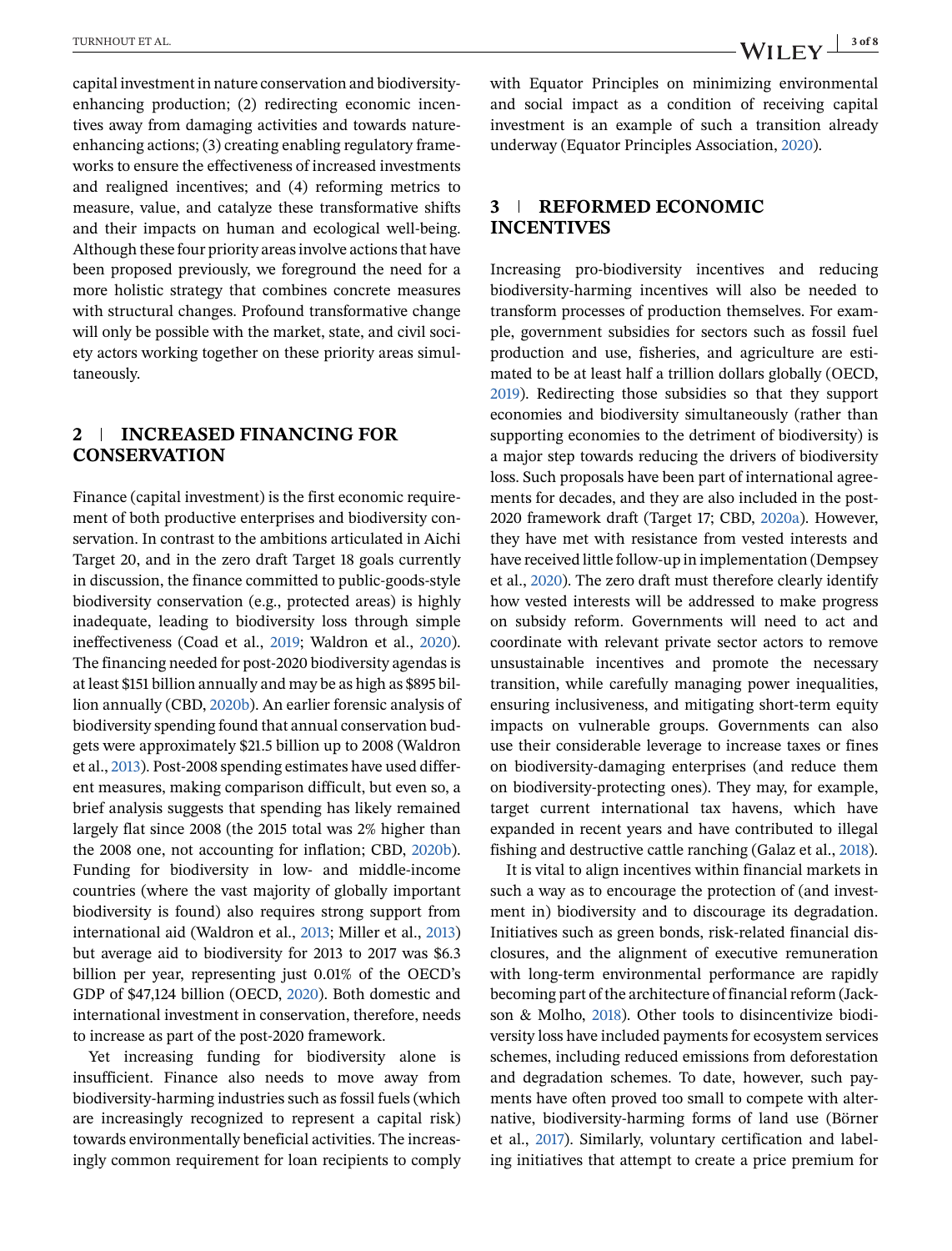<span id="page-3-0"></span>pro-biodiversity production by nudging demand (consumer behavior), have yielded mixed results (Morgans et al., [2018\)](#page-7-0). A key reason for this limited success is that these initiatives are embedded in economic and institutional structures maintained by powerful special interest groups that prioritize economic growth over biodiversity concerns (Bartley, [2021\)](#page-6-0). Thus, any change in incentives or nudges must be accompanied by efforts to address these political and economic interests, ensuring that the economic system reflects broader social values, including the value of protecting the future of the planet.

#### **4 EXPANDED REGULATION OF BUSINESS AND FINANCIAL SECTORS**

The scope for private actors and businesses to transform their systems is determined by and embedded in larger structures. For example, many farmers are locked into large-scale resource-intensive monocultures by contractual obligation with agricultural suppliers and retailers or with investors and lenders, constraining their ability to adopt more sustainable practices (Oliveira & Hecht, [2016;](#page-7-0) Phelina & Choumert, [2017\)](#page-7-0). Government action is indispensable to balance these large-scale forces and structures, reduce barriers for change, and catalyze sustainable and pro-biodiversity actions. Such measures should involve regulatory reform to ensure higher minimum standards for environmental, biodiversity, and social justice, and equity objectives. While some governments have taken on "no net loss" pledges for biodiversity, the regulatory apparatus for these promises has fallen short, whether in permit procedures, impact assessments, or market incentives (Maron et al., [2018\)](#page-6-0). At the international level, trade and investment are major factors affecting biodiversity, and current global supply chain arrangements often encourage unsustainable sourcing or overproduction (Clapp & Isakson, [2018\)](#page-6-0). Reforming these agreements and establishing green procurement policies, which include sustainability and biodiversity standards and certification schemes, can be powerful ways to promote pro-biodiversity production and trade (Lindström et al., [2020\)](#page-6-0), although at present such measures remain weak (Dauvergne, [2018\)](#page-6-0).

Regulation is also needed to reduce negative ecological impacts of the financial sector, including banks, pension funds, private equity, and insurance companies (Davis et al., [2020\)](#page-6-0). The increased financialization of a wide array of operations related to agriculture, forestry, and mining, using speculative financial instruments such as commodity index funds, futures markets, and nature-based derivatives, has created financial incentives for unsustainable resource use and production and has also been implicated in price instability and market volatility, often

with negative environmental and social effects (Clapp & Isakson, [2018;](#page-6-0) Tadesse et al., [2014\)](#page-7-0). This regulation of the financial sector also has economic co-benefits: Reducing systemic risks in the supply and trade of essential products (such as food and energy) enhances the resilience of social and economic systems. Regulation can also ensure that financial institutions, including banks and insurance companies, take biodiversity into account when they assess the value of their assets and the risks of planned investments. An important step in this direction was recently taken in EU financial regulation, which offers a classification system allowing businesses and investors to identify what economic activities can be considered sustainable, and thus discouraging greenwashing and encouraging the redirection of financial flows towards sustainability. Central banks can also play a key role in ensuring that biodiversity is taken into account in the decisions of financial intermediaries since they have at their disposal powerful levers such as the orientation of credit through monetary policy and the reshaping of more stringent financial regulations, including disclosures and reporting (EU High-Level Expert Group on Sustainable Finance, [2019\)](#page-6-0).

### **5 NEW METRICS FOR ECONOMIC AND BUSINESS PRACTICES**

Transformative change will require more than the specific policy changes described above; deeper and structural changes in values and institutions are also needed. In turn, such structural changes can reinforce and accelerate further reforms in regulation and incentives, resulting in positive feedback loops. Changing metrics is a wellrecognized strategy for effecting structural change in values and paradigms: By better measuring what we value, changes in values can be reflected in and catalyzed by changes in metrics (Stiglitz et al., [2009\)](#page-7-0). We note that the post-2020 framework pays no attention to the need for reformed metrics or measures in any existing targets, thereby missing an important opportunity to catalyze transformative change (CBD, [2020a\)](#page-6-0).

One prominent approach is physical or monetary natural capital accounting, which aims to include stocks and flows of environmental and biodiversity assets in accounting systems. Current efforts focus on the inclusion of biodiversity in corporate accounting as well as in national and EU-level accounts. These approaches can potentially provide much needed information about biodiversity impacts (Hein et al., [2020\)](#page-6-0), and in so doing, they can contribute to enhanced sustainability and public accountability. However, for reasons related to the scope of the metrics as well as the disclosure of information, current initiatives fall short of delivering on these objectives, with a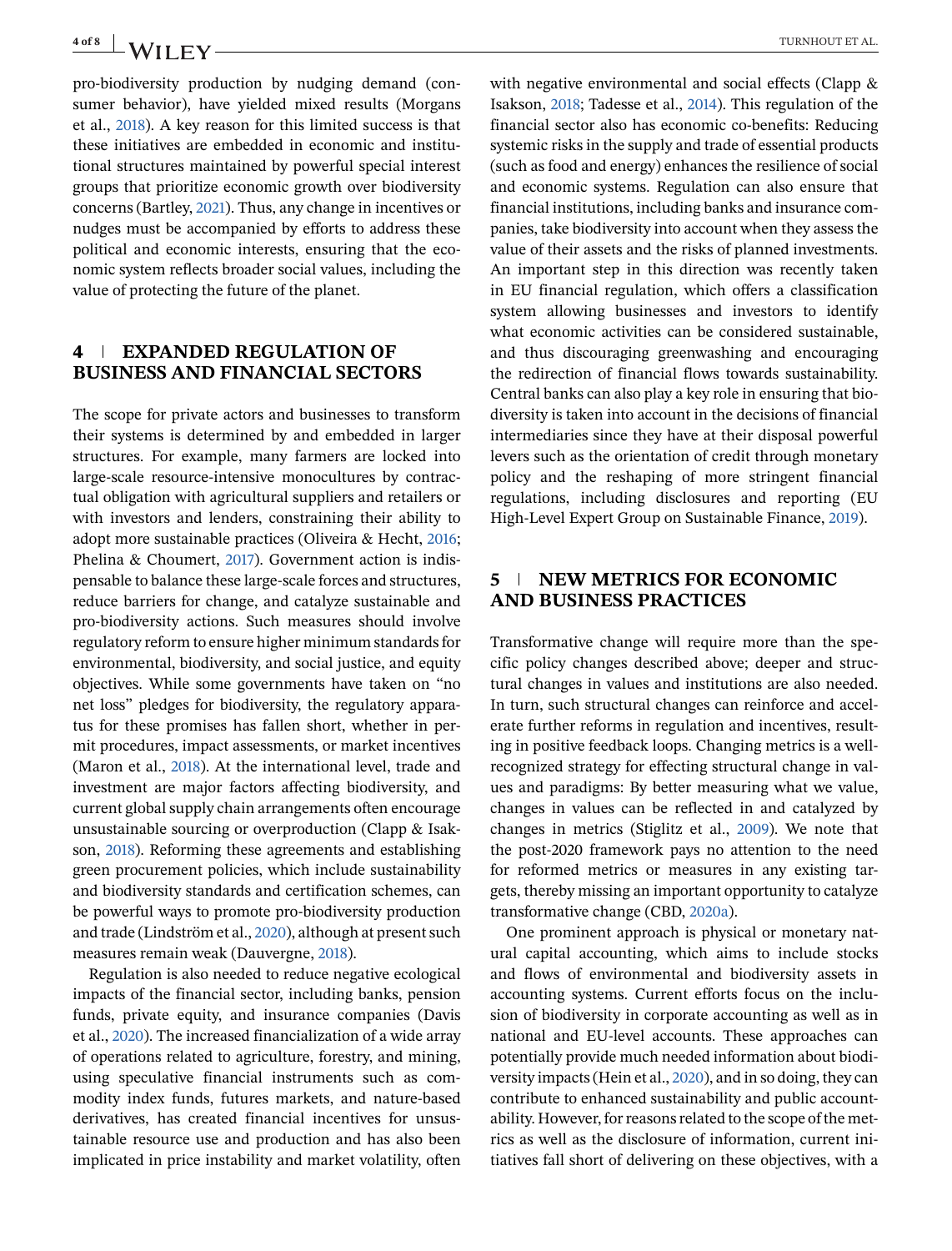potential risk that they will contribute to greenwashing and that they will stall rather than catalyze transformation (Helm, [2019\)](#page-6-0). The EU has taken regulatory action on this front as part of its Green Deal, and it has taken the initiative to review its non-financial disclosure directive and to broaden its scope and quality by adding biodiversity metrics, and there are also other related initiatives, including the Taskforce on Nature-Related Financial Disclosure, and the Partnership for Biodiversity Financing Accounting. However, considerable research and implementation gaps remain. The lack of systematic information about biodiversity hampers the ability of governments, investors, and citizens to evaluate the biodiversity impacts of policy and private actions and monitor progress, and this negatively affects the accountability and legitimacy of governments and businesses (IPBES, [2019\)](#page-6-0).

To address the limitations of growth as the objective of economic policy and of GDP as a measure (Stiglitz et al., [2009\)](#page-7-0) countries can adopt new integrated metrics for social progress that include a broad perspective on ecological and social well-being. Several countries, including Bhutan, New Zealand, and Iceland have adopted or are developing such national metrics and indicators that encompass aspects related to biodiversity such as mental and physical health, living environment, and nature. A notable recent example is China's gross ecosystem product, which is meant to complement GDP to inform public policy decisions (Ouyang et al., [2020\)](#page-7-0). The emerging movement around Doughnut Economics (Raworth, [2017\)](#page-7-0) offers proposals to expand metrics to include unmonetized goods and services and natural and social assets and debts (instead of only transactions), and disaggregate metrics so that they demonstrate the (in)equities involved in the distribution of benefits and burdens of economic activities across different social groups.

A third action to reform metrics refers to the assessment of transformative change. Since transformative change will affect existing interests and livelihoods, we need metrics that can monitor progress and keep a check on the equitable distribution of benefits and burdens of transformation, including early warnings for unintended and unexpected outcomes. Such metrics must be informed by insights not only from economics and the natural sciences but also from other social sciences, law, and the humanities given the centrality of human perceptions of the economy and well-being.

#### **6 TRANSFORMING ECONOMIC SYSTEMS**

Transformative change of our societies and economies is urgent not only for biodiversity but also to address climate change and achieve sustainable development goals. Governments play an indispensable role in fostering these required transformations. Governments historically have been promoters of economic development (Mazzucato, [2011\)](#page-6-0)–a role that will no doubt increase in the immediate post-COVID-19 future– and they must take this role to collaborate with private actors to ensure that economic systems and activities are compatible with biodiversity. Markets in turn can provide the signals about what risks investors and consumers are unwilling to take, helping to guide government regulations to needed areas.

Effecting transformative change will require an approach that combines tangible policy measures with structural changes in values and institutions. The reforms in metrics, regulation, incentives, and investment highlighted here are interdependent and will need to be addressed in tandem. For example, financing for conservation will only make a difference if drivers of biodiversity loss are also reversed; reformed metrics can only be a game-changer if they are made actionable through incentive systems; and incentive systems can only be effective if they are embedded in an enabling regulatory environment. Taken together, actions on these fronts can catalyze profound changes in institutions and values that further catalyze the transformation of economic systems (Figure [1\)](#page-5-0).

What such a transformed economic system looks like is the subject of much debate and conceptual ideas for circular, steady state, and green economies have been proposed (Jackson, [2017;](#page-6-0) Jackson & Victor, [2019;](#page-6-0) Raworth, [2017\)](#page-7-0). Guided by values for just and fair economies, we need to consider what levels of consumption are sustainable and how a more equitable distribution of resources can be achieved (Gough, [2017\)](#page-6-0). Since effective decoupling of economic growth from resource use has not yet been demonstrated, reductions in the scale and scope of the economy towards zero growth or degrowth, including physical limits on some forms of production and consumption, seem inevitable to many (O'Neill et al., [2018;](#page-7-0) IPBES, [2019;](#page-6-0) Parrique et al., [2019\)](#page-7-0). Respecting ecological limits need not mean compromising human or planetary wellbeing, particularly if measures taken are just and equitable and if they effectively address excess wealth and consumption (Otto et al., [2019;](#page-7-0) Millward-Hopkins et al., [2020\)](#page-6-0).

Given the inherently non-linear and unpredictable character of these transformations, a blueprint or recipe with clearly defined endpoints is neither possible nor desirable. Instead, an inclusive and integrated approach is needed that accounts for complexity and uncertainty while tracking progress, impacts, and trade-offs. The design, implementation, and monitoring of strategies and actions for transformative change will require substantial research effort and support by the scientific community, including funding organizations.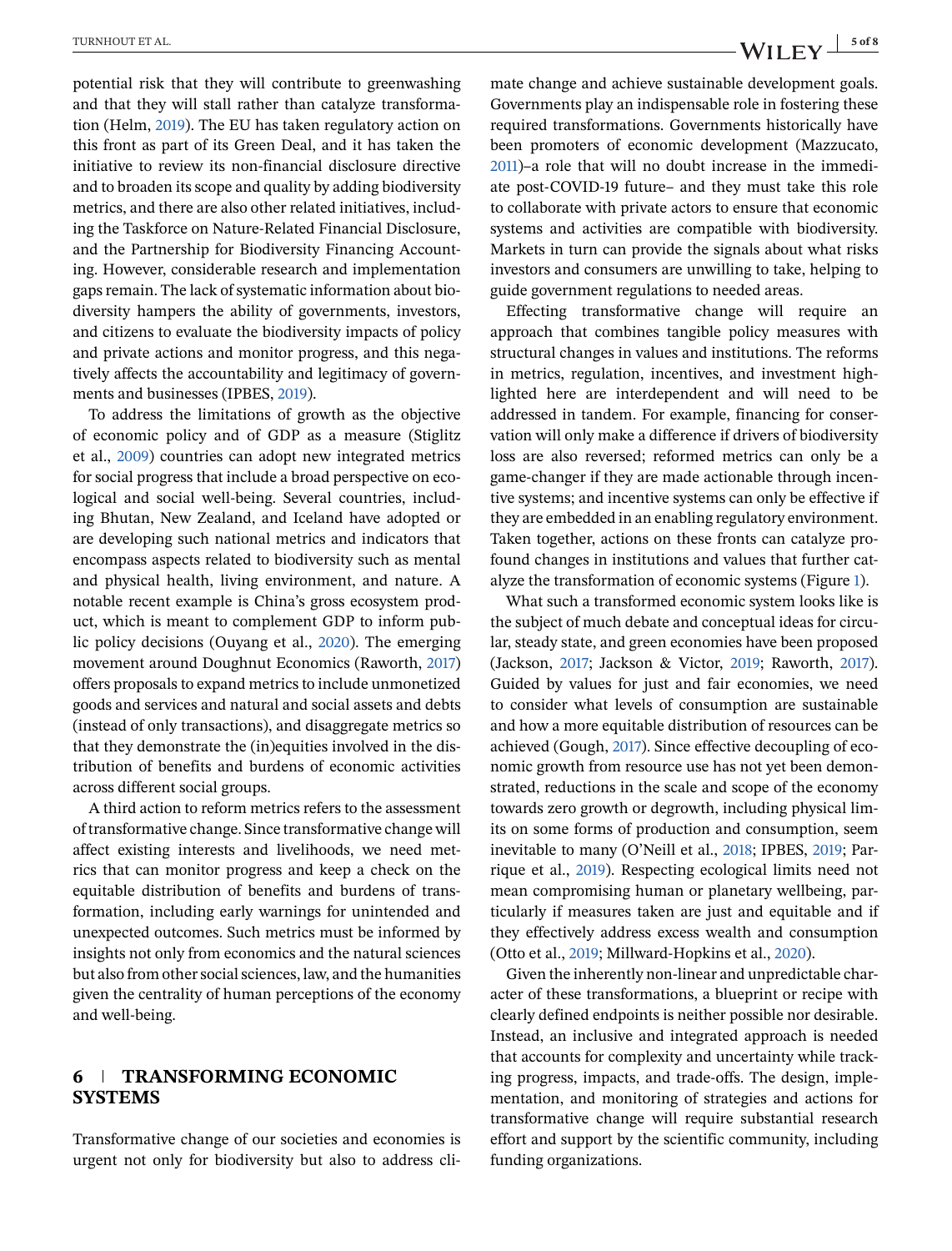<span id="page-5-0"></span>

**FIGURE 1** Action across four priority areas can affect values and institutions, address the drivers of biodiversity loss, and catalyze the transformative change needed to achieve the 2050 biodiversity vision.

#### **7 CONCLUSION**

After COVID-19, revitalizing past unsustainable economic and ecological development trajectories is no longer an option. Reforming investments, incentives, regulations, and metrics provide a starting point for an integrated pathway to transform economic and financial systems. A coherent strategy is now needed that combines actions with short-term positive impacts such as redirecting subsidies, with those that will facilitate deeper structural transformation such as the introduction of new metrics. This multitiered approach is needed to scale up the changes resulting from these short-term actions and leverage them for wider transformation (McElwee et al., [2020\)](#page-6-0). While the post-2020 framework suggests measures to reduce threats to biodiversity and encourage sustainable use and benefits from nature, it lacks a coherent strategy to deal with economic drivers of biodiversity loss and thus risks repeating the failures of the Aichi targets (CBD, [2020a\)](#page-6-0). The actions and priority areas identified here suggest a way forward that avoids this outcome. In so doing, the post-2020 global biodiversity agenda can help support the urgent transformation of the economy that is needed to ensure human and ecological well-being.

#### **ACKNOWLEDGMENTS**

Pamela McElwee acknowledges the support of the Dean's biodiversity fund of the School of Environmental and Biological Sciences at Rutgers; Mireille Chiroleu-Assouline acknowledges the support of the Agence Nationale de la Recherche (ANR-17-EURE-0001); Eszter Kelemen has received support from the János Bolyai Research Grant of the Hungarian Academy of Sciences; Daniel Miller acknowledges the support from the John D. and Catherine T. MacArthur Foundation; Graciela M. Rusch acknowledges the support of the Norwegian Institute for Nature

Research (NINA) and the Norwegian Environmental Agency; Cindy Isenhour acknowledges the support from the National Science Foundation Convergence Program.

#### **AUTHORS' CONTRIBUTIONS**

*Writing and revision (lead), figure development*: Esther Turnhout. *Writing and revision (co-lead), figure development*: Pamela McElwee. *Writing and revision*: Mireille Chiroleu-Assouline. *Writing and revision*: Jennifer Clapp. *Writing and revision*: Cindy Isenhour. *Writing and revision*: Eszter Kelemen. *Writing and revision*: Tim Jackson. *Writing and revision*: Graciela M. Rusch. *Writing and revision*: Joachim H. Spangenberg. *Writing and revision, figure development*: Anthony Waldron. *Writing and revision, figure development*: Daniel C. Miller.

#### **ETHICS STATEMENT**

The authors conducted no data collection or scientific inquiry that required ethics considerations. The manuscript complies with proper ethical scientific standards.

#### **DATA ACCESSIBILITY STATEMENT**

This article draws on chapter 6, Section [4,](#page-3-0) including supplementary materials, of the Global Assessment of Biodiversity and Ecosystem Services by the Intergovernmental science-policy Platform on Biodiversity and Ecosystem Services (IPBES). The chapter can be found here: https://www.ipbes.net/sites/default/files/ ipbes\_global\_assessment\_chapter\_6\_unedited\_31may.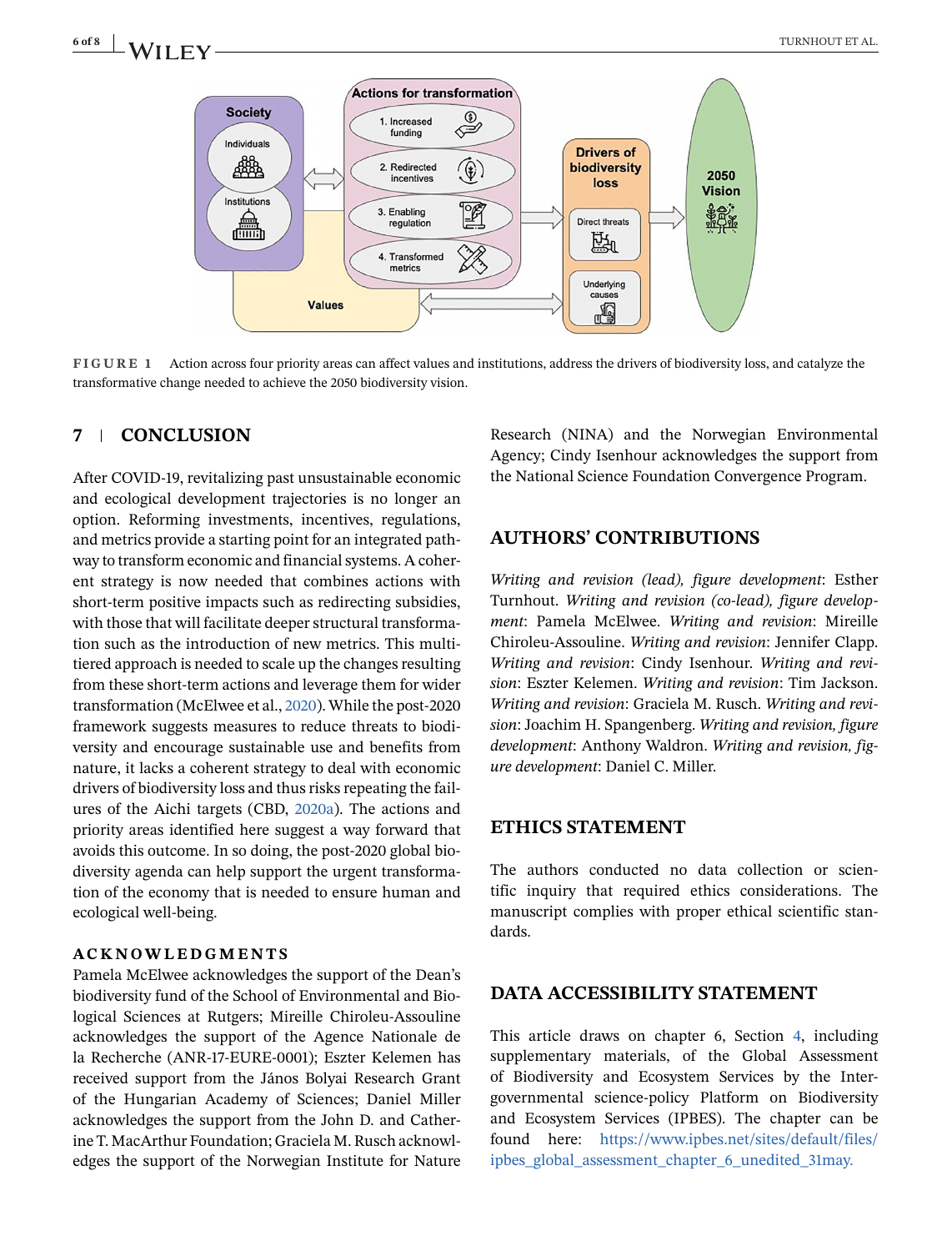<span id="page-6-0"></span>pdf[. The supplem](https://www.ipbes.net/sites/default/files/ipbes_global_assessment_chapter_6_unedited_31may.pdf)entary materials of that chapter can be found here: [https://ipbes.net/sites/default/files/2021-01/](https://ipbes.net/sites/default/files/2021-01/GA_chapter_6_supplementary_materials.pdf) GA chapter 6 supplementary materials.pdf

#### **CONFLICT OF INTEREST**

The authors declare no conflict of interest.

#### **ORCID**

*Esther Turnhout* <https://orcid.org/0000-0002-2190-2076> *Pamela McElwee* <https://orcid.org/0000-0003-3525-9285> *Mireille Chiroleu-Assouline* [https://orcid.org/0000-](https://orcid.org/0000-0001-8810-4258) [0001-8810-4258](https://orcid.org/0000-0001-8810-4258)

*Eszter Kelemen* <https://orcid.org/0000-0002-6409-1883> *Daniel C. Miller* <https://orcid.org/0000-0001-6812-0314>

#### **REFERENCES**

- Bartley, T. (2021). Power and the practice of transnational private regulation. *New Political Economy*, [https://doi.org/10.1080/13563467.](https://doi.org/10.1080/13563467.2021.1881471) [2021.1881471](https://doi.org/10.1080/13563467.2021.1881471)
- Börner, J., Baylis, K., Corbera, E., Ezzine-De-Blas, D., Honey-Rosés, J., Persson, U. M., & Wunder, S. (2017). The effectiveness of payments for environmental services. *World Development*, *96*, 359–374. <https://doi.org/10.1016/j.worlddev.2017.03.020>
- CBD (2020b). *Estimation of resources needed for implementing the Post-2020 Global Biodiversity Framework. Preliminary second report of the Panel of Experts on Resource Mobilization*. (CBD/SBI/3/5/Add.2 8 June 2020). Convention on Biological Diversity. [https://www.cbd.int/doc/c/d20d/1c03/](https://www.cbd.int/doc/c/d20d/1c03/c7b991efc0196788baa31539/sbi-03-inf-05-en.pdf) [c7b991efc0196788baa31539/sbi-03-inf-05-en.pdf](https://www.cbd.int/doc/c/d20d/1c03/c7b991efc0196788baa31539/sbi-03-inf-05-en.pdf)
- CBD (2020a). *Update of the zero draft of the post-2020 global biodiversity framework*. CBD. [https://www.cbd.int/doc/c/3064/749a/](https://www.cbd.int/doc/c/3064/749a/0f65ac7f9def86707f4eaefa/post2020-prep-02-01-en.pdf) [0f65ac7f9def86707f4eaefa/post2020-prep-02-01-en.pdf](https://www.cbd.int/doc/c/3064/749a/0f65ac7f9def86707f4eaefa/post2020-prep-02-01-en.pdf)
- Clapp, J., & Isakson, S. R. (2018). Risky returns: The implications of financialization in the food system. *Development and Change*, *49*(2), 437–460. <https://doi.org/10.1111/dech.12376>
- Coad, L., Watson, J. E., Geldmann, J., Burgess, N. D., Leverington, F., Hockings, M., Knights, K., & Di Marco, M. (2019). Widespread shortfalls in protected area resourcing undermine efforts to conserve biodiversity. *Frontiers in Ecology and Environment*, *17*(5), 259–264. <https://doi.org/10.1002/fee.2042>
- Dauvergne, P. (2018). The global politics of the business of 'sustainable' palm oil. *Global Environmental Politics*, *18*(2), 34–52. [https:](https://doi.org/10.1162/glep_a_00455) [//doi.org/10.1162/glep\\_a\\_00455](https://doi.org/10.1162/glep_a_00455)
- Davis, K. F., Koo, H. I., Dell'angelo, J., D'odorico, P., Estes, L., Kehoe, L. J., Kharratzadeh, M., Kuemmerle, T., Machava, D., Pais, A. J. R., Ribeiro, N., Rulli, M. C., & Tatlhego, M. (2020). Tropical forest loss enhanced by large-scale land acquisitions. *Nature Geoscience*, *13*, 482–488. <https://doi.org/10.1038/s41561-020-0592-3>
- Dempsey, J., Martin, T. G., & Sumaila, U. R. (2020). Subsidizing extinction? *Conservation Letters*, *13*(1), e12705. [https://doi.org/10.](https://doi.org/10.1111/conl.12705) [1111/conl.12705](https://doi.org/10.1111/conl.12705)
- Equator Principles Association (2020). *The equator principles. A financial industry benchmark for determining, assessing, and managing environmental and social risk in projects*. [https://equator-principles.com/wp-content/uploads/2020/05/](https://equator-principles.com/wp-content/uploads/2020/05/The-Equator-Principles-July-2020-v2.pdf) [The-Equator-Principles-July-2020-v2.pdf](https://equator-principles.com/wp-content/uploads/2020/05/The-Equator-Principles-July-2020-v2.pdf)
- EU High-Level Expert Group on Sustainable Finance. (2019). *Financing a Sustainable European Economy: Final Report of the High-Level Expert Group on Sustainable Finance*. European Union. [https://www.buildup.eu/sites/default/files/content/](https://www.buildup.eu/sites/default/files/content/180131-sustainable-finance-final-report_en.pdf) [180131-sustainable-finance-final-report\\_en.pdf](https://www.buildup.eu/sites/default/files/content/180131-sustainable-finance-final-report_en.pdf)
- Galaz, V., Crona, B., Dauriach, A., Jouffray, J. -B., Österblom, H., & Fichtner, J. (2018). Tax havens and global environmental degradation. *Nature Ecology & Evolution*, *2*, 1352–1357. [https://doi.org/10.](https://doi.org/10.1038/s41559-018-0497-3) [1038/s41559-018-0497-3](https://doi.org/10.1038/s41559-018-0497-3)
- Gough, I. (2017). Recomposing consumption: defining necessities for sustainable and equitable well-being. *Philosophical Transactions of the Royal Society A: Mathematical, Physical and Engineering Sciences*, *375*, 20160379. <https://doi.org/10.1098/rsta.2016.0379>
- Hein, L., Bastid, K. J., Obst, C., Edens, B., Schenau, S., Castillo, G., Soulard, F., Brown, C., Driver, A., Bordt, M., Steurer, A., Harris, R., & Caparrós, A. (2020). Progress in natural capital accounting for ecosystems. *Science*, *367*(6477), 514–515. [https://doi.org/10.1126/](https://doi.org/10.1126/science.aaz8901) [science.aaz8901](https://doi.org/10.1126/science.aaz8901)
- Helm, D. (2019). Natural capital: assets, systems, and policies. *Oxford Review of Economic Policy*, *35*(1), 1–13. [https://doi.org/10.1093/](https://doi.org/10.1093/oxrep/gry027) [oxrep/gry027](https://doi.org/10.1093/oxrep/gry027)
- IPBES (2019). *Summary for policymakers of the global assessment on biodiversity and ecosystem services*. Intergovernmental Science-Policy Platform on Biodiversity and Ecosystem Services. [https:](https://doi.org/10.5281/zenodo.3553579) [//doi.org/10.5281/zenodo.3553579](https://doi.org/10.5281/zenodo.3553579)
- Jackson, T. (2017). *Prosperity without growth, foundations for the economics of tomorrow*. Routledge.
- Jackson, T., & Molho, N. (2018). Which financial architecture can protect environmental commons? *Responsabilité et Environnement*, *92*, 69–73. <http://www.annales.org/re/2018/re92/2018-10-15.pdf>
- Jackson, T., & Victor, P. (2019). Unravelling the claims for and against green growth. *Science*, *366*(6468), 950–951. [https://doi.org/10.1126/](https://doi.org/10.1126/science.aay074) [science.aay074](https://doi.org/10.1126/science.aay074)
- Lindström, H., Lundberg, S., & Marklund, P. O. (2020). How green public procurement can drive conversion of farmland: An empirical analysis of an organic food policy. *Ecological Economics*, *172*, 106622. <https://doi.org/10.1016/j.ecolecon.2020.106622>
- Maron, M., Brownlie, S., Bull, J. W., Evans, M. C., Von Hase, A., Quétier, F., Watson, J. E. M., & Gordon, A. (2018). The many meanings of no net loss in environmental policy. *Nature Sustainability*, *1*, 19–27. <https://doi.org/10.1038/s41893-017-0007-7>
- Mazzucato, M. (2011). *The entrepreneurial state: Debunking public versus private sector myths*. Demos.
- McElwee, P., Turnout, E., Chiroleu-Assouline, M., Clapp, J., Isenhour, C., Jackson, T., Kelemen, E., Miller, D. C., Rusch, G., Spangenberg, J. H., Waldron, A., Baumgartner, R. J., Bleys, B., Howard, M. W., Mungatana, E., Ngo, H., Ring, I., & Santos, R. (2020). Ensuring a post-COVID economic agenda tackles global biodiversity loss. *One Earth*, *3*(4), 448–461. [https://doi.org/10.1016/j.oneear.](https://doi.org/10.1016/j.oneear.2020.09.011) [2020.09.011](https://doi.org/10.1016/j.oneear.2020.09.011)
- Miller, D. C., Agrawal, A., & Roberts, J. T. (2013). Biodiversity, governance, and the allocation of international aid for conservation. *Conservation Letters*, *6*(1), 12–20. [https://doi.org/10.1111/j.](https://doi.org/10.1111/j.1755-263X.2012.00270.x) [1755-263X.2012.00270.x](https://doi.org/10.1111/j.1755-263X.2012.00270.x)
- Millward-Hopkins, J., Steinberger, J. K., Rao, N. D., & Oswald, Y. (2020). Providing decent living with minimum energy: A global scenario. *Global Environmental Change*, *65*, 102168. [https://doi.](https://doi.org/10.1016/j.gloenvcha.2020.102168) [org/10.1016/j.gloenvcha.2020.102168](https://doi.org/10.1016/j.gloenvcha.2020.102168)